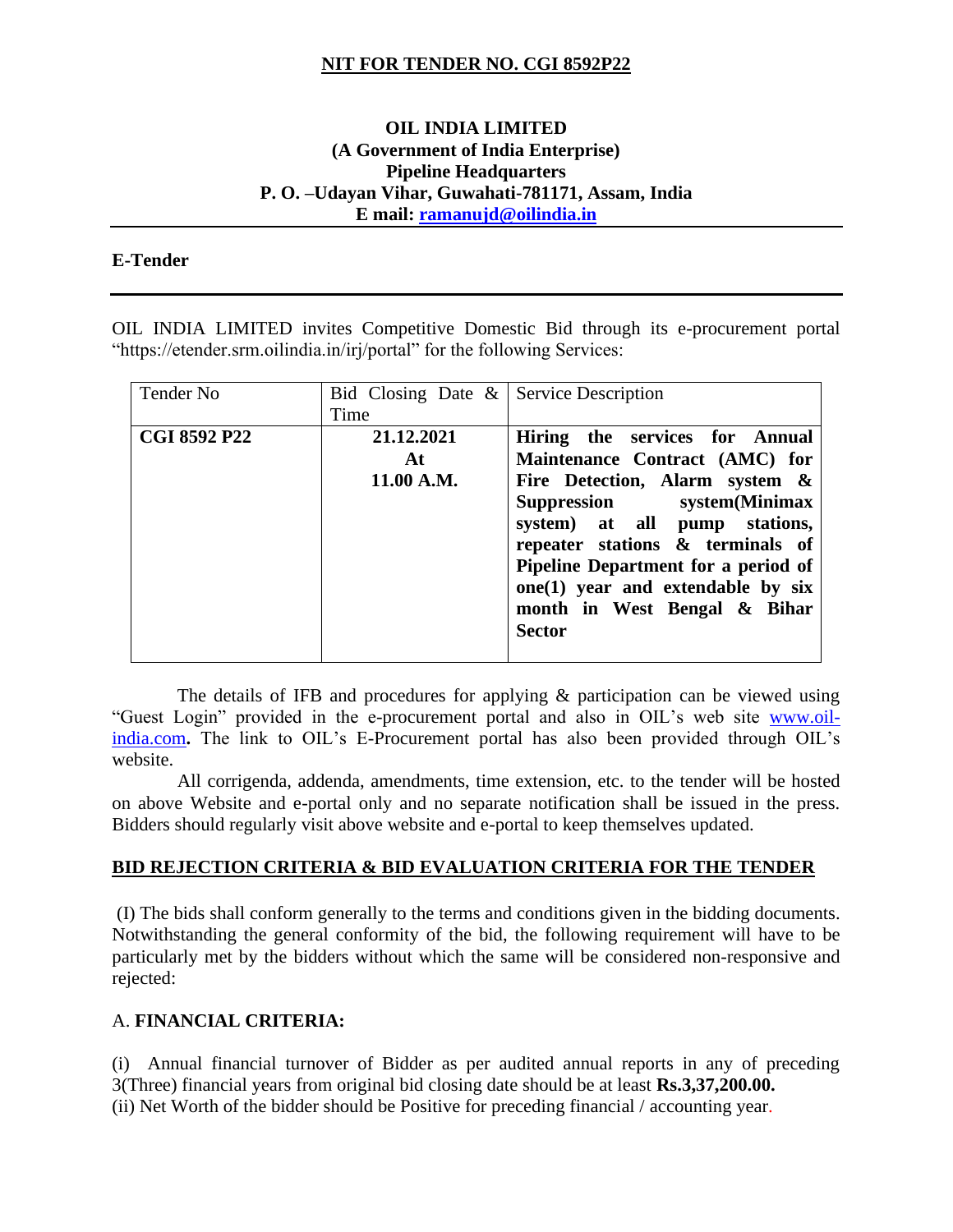(iii) Considering the time required for preparation of Financial Statements, if the last date of preceding financial / accounting year falls within the preceding six months reckoned from the original bid closing date and the Financial Statements of the preceding financial / accounting year are not available with the bidder, then the financial turnover of the previous three financial / accounting years excluding the preceding financial / accounting year will be considered. In such cases, the Net worth of the previous financial / accounting year excluding the preceding financial / accounting year will be considered. However, the bidder has to submit an affidavit/undertaking certifying that the balance sheet/Financial Statements for the financial year 2020-21(as the case may be) has actually not been audited so far.

(**The above is not valid for bids opened after 30th SEP**)

# B. **TECHNICAL CRITERIA ( Past Experience)**

(i) **Bidder must have relevant experience of having successfully completed one "similar works" of minimum value of Rs. 5,61,900.00 with PSUs or Central Govt. or State Govt. Organization /public limited company or any reputed private company, in previous 7(Seven) years reckoned from original bid closing date.**

*Where Similar work means " maintenance of fire alarm & suppression system of carbon dioxide/nitrogen/inert gas based extinguishing agent."*

**Note: In support of the experiences and establishing successful execution of work, bidder must submit documentary evidences along with technical bid. These documents should be in the form of original or self-certified copies of completion certificate with corresponding copies of contracts or work orders etc. issued by the clients. The original of these documents shall have to be produced by bidder to OIL as and when asked for.**

### C. DOCUMENTARY EVIDENCE

(i) For proof of Annual turnover, photocopy of any one of the following documents must be submitted along with the bid:

(a) A certificate issued by a practicing Chartered/Cost Accountant (with Membership Number and Firm Registration Number(FRN)), certifying the Annual turnover & Net worth as per format prescribed.

(b) Audited Balance Sheet and Profit and Loss account.

(c) In case the bidder is a Central Govt. Organization/PSU/State Govt. Organization/Semi-State Govt. Organization or any other Central/State Govt. Undertaking, where the auditor is appointed only after the approval of Comptroller and Auditor General of India and the Central Government, their certificates may be accepted even though FRN is not available. However, bidder to provide documentary evidence for the same.

(ii) For proof of requisite Experience, photocopy any one of the following documents must be submitted along with the bid:

(a) In case of OIL contractor, copy of 'Certificate of Completion (COC)'or either 'Certificate of Payment (COP)'or Service Entry Sheets, for the jobs successfully completed, during last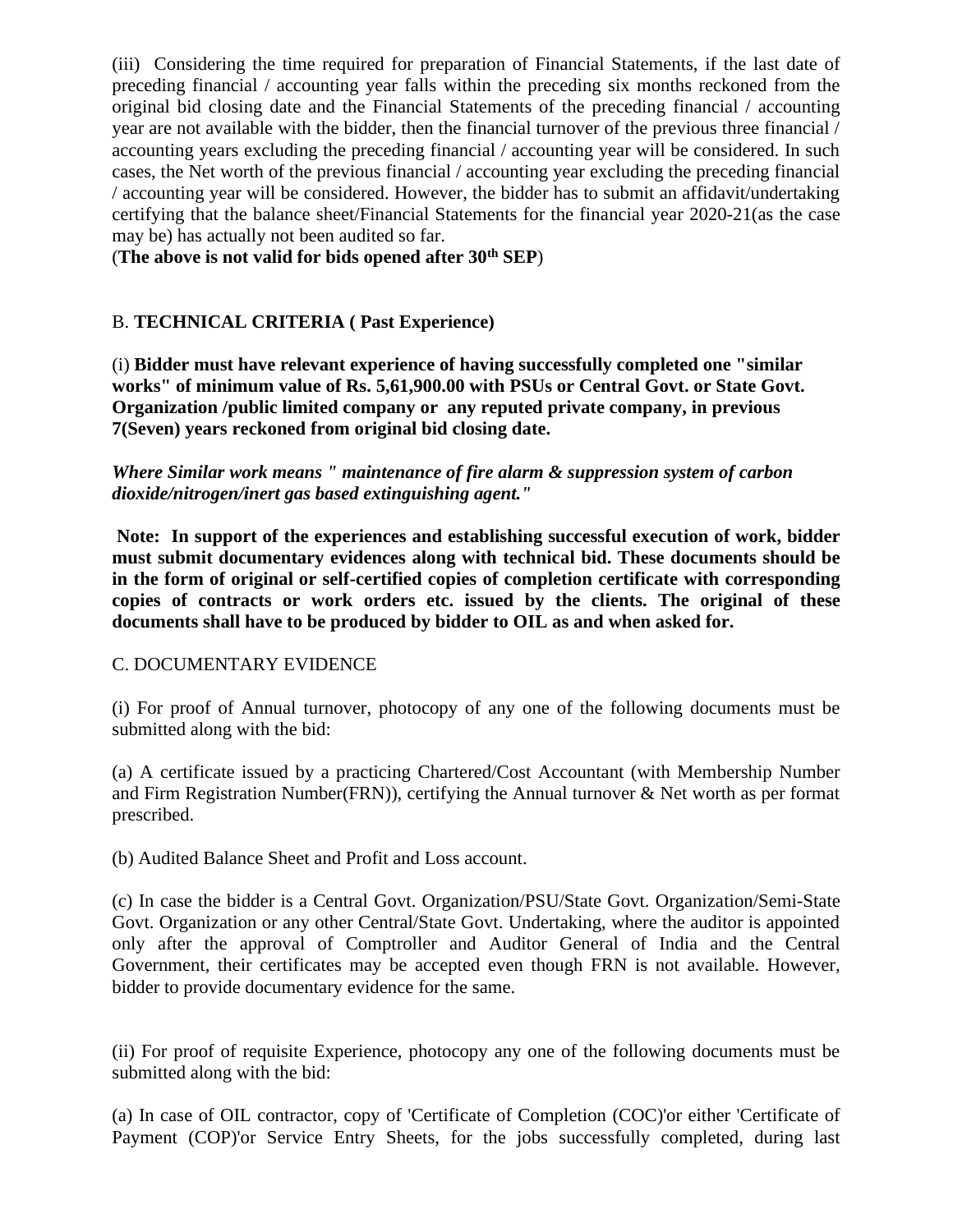7(seven) years ending Bid opening date showing gross value of job done. It may be clearly noted that simply mentioning of OIL COC Number/ or Work order will not be accepted.

(b) Any such experience of executing rate or maintenance or service contract which is still running and the contract value or quantity executed prior to due date of bid submission is equal to or more than the minimum prescribed value in the BEC will also be taken in to consideration provided that the bidder has submitted satisfactory work or supply or service execution certificate issued by end user.

(c) Certificate issued by PSUs or Central Govt. or State Govt. Organization in last seven years from date of bid opening, showing:

- (a) Gross value of job done; and
- (b) Nature of job done; and
- (c) Time period covering as per the NIT.

(iii) NON- SUBMISSION OF THE DOCUMENTS AS SPECIFIED IN BEC ABOVE WILL RESULT IN REJECTION OF BIDS.

(iv) Bid documents purchased from OIL only will be considered as valid. Documents directly downloaded from WEBSITE or any other source will be summarily rejected.

(v) Bidder(s) must also furnish PAN NO., GST REGD NO., BANK A/C NO. Existing OIL's vendors shall only mention their Vendor Code along with PF Code.

# D. **ADDITIONAL EVALUATION/ TERMS & CONDITIONS**

(i) To ascertain the inter-se-ranking, the comparison of the responsive bids will be made on the basis of total amount quoted for the items of Part-II (i.e. schedule of works, units, quantity, rates) of the tender.

(ii) OIL will not be responsible for delay, loss or non-receipt of applications (for bidding documents) sent by mail and will not entertain any correspondence in this regard.

(iii) Bidders are advised not to indicate any separate discount. Discount if any should be merged with the quoted offer. Discount of any type indicated separately will not be taken into account for evaluation purpose. However, in the event of such offer without considering discount is found to be lowest, OIL shall avail such discount at the time of award of contract.

(iv) In case, if L-1 bidder happens to be more than one, contract will be awarded on the basis of draw of lots.

# E. **GENERAL:**

(i) In case bidder takes exception to any clause of Tender Document not covered under BEC, then the Company has the discretion to load or reject the offer on account of such exception if the bidder does not withdraw or modify the deviation as and when advised by the Company. The loading so done by the Company will be final and binding on the Bidders.

(ii) To ascertain the substantial responsiveness of the bid the Company reserves the right to ask the Bidder for clarification in respect of clauses covered under BEC also and such clarification